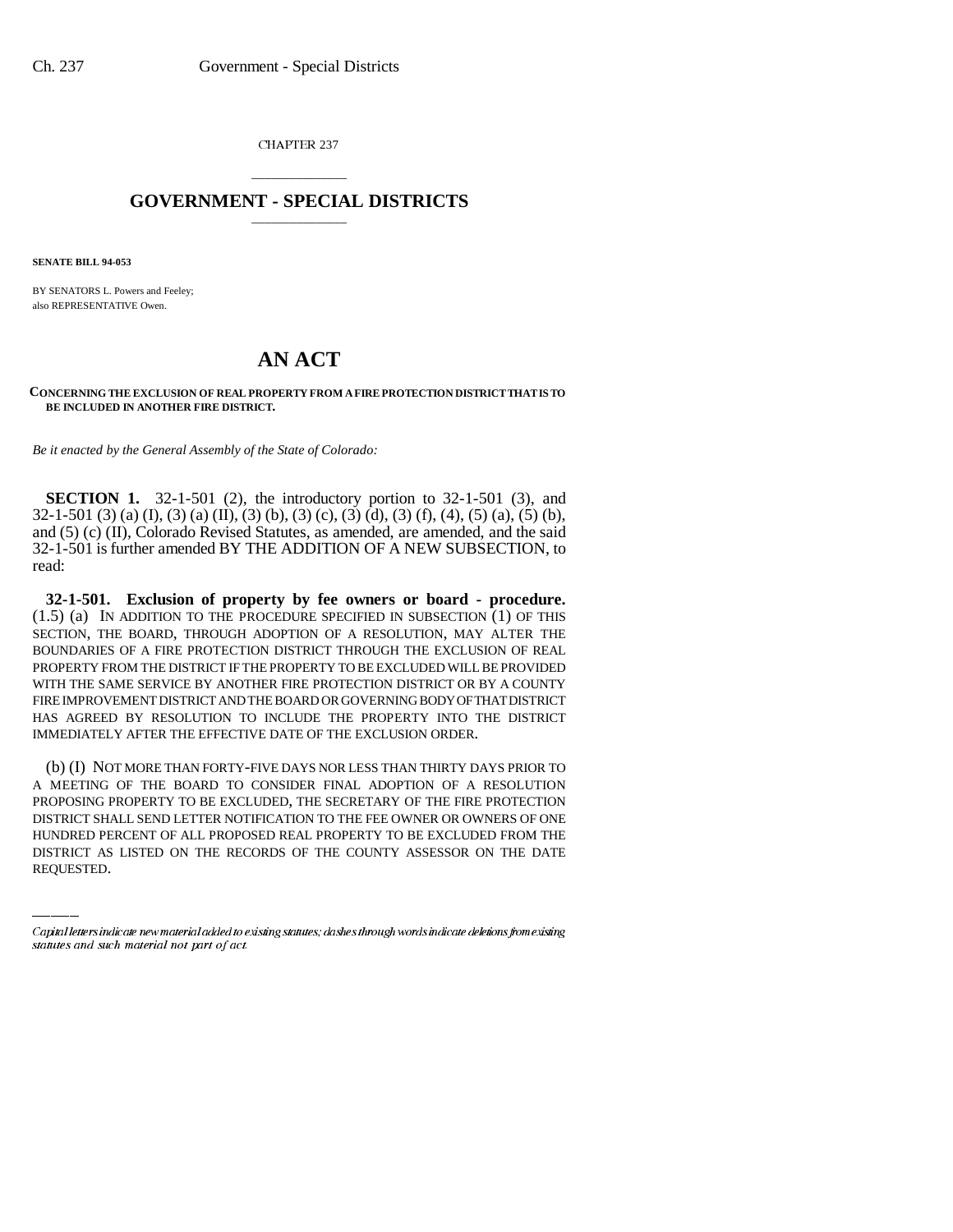(II) THE LETTER NOTIFICATION SHALL INDICATE THAT IT IS A NOTICE OF A MEETING REQUIRED TO BE HELD PURSUANT TO SUBSECTION (2) OF THIS SECTION CONCERNING THE EXCLUSION OF THE PROPERTY FROM THE DISTRICT, SHALL INDICATE THE DATE, TIME, AND LOCATION OF THE MEETING, AND SHALL CONTAIN BOTH A REFERENCE TO THE FIRE PROTECTION DISTRICT OR COUNTY FIRE IMPROVEMENT DISTRICT PROPOSED FOR INCLUSION AND THE CURRENT MILL LEVY OF THE DISTRICT, IF ANY.

(III) THE MAILING OF THE LETTER NOTIFICATION TO ALL ADDRESSES OR POST OFFICE BOX ADDRESSES WITHIN THE AREA PROPOSED TO BE EXCLUDED FROM THE DISTRICT SHALL CONSTITUTE A GOOD-FAITH EFFORT TO COMPLY WITH THIS SECTION AND FAILURE TO SO NOTIFY ALL FEE OWNERS SHALL NOT PROVIDE GROUNDS FOR A CHALLENGE TO THE MEETING BEING HELD.

(2) The board shall hear the petition OR RESOLUTION at a public meeting after publication of notice of the filing of such THE petition OR PRELIMINARY ADOPTION OF THE RESOLUTION, the place, time, and date of such THE meeting, the names and addresses of the petitioners, IF APPLICABLE, A GENERAL DESCRIPTION OF THE AREA PROPOSED FOR EXCLUSION, and notice that all persons interested shall appear at such THE DESIGNATED time and place and show cause in writing why the petition should not be granted OR THE RESOLUTION SHOULD NOT BE FINALLY ADOPTED. The board may continue such THE hearing to a subsequent meeting. There shall be no withdrawal from a petition after publication of notice by the board without the consent of the board. The failure of any person in the existing special district to file a written objection shall be taken as an assent on his OR HER part to the exclusion of the area described in the notice.

(3) The board shall take into consideration and make a finding regarding all of the following factors when determining whether to grant or deny the petition OR TO FINALLY ADOPT THE RESOLUTION or any portion thereof:

- (a) The best interests of all of the following:
- (I) The property seeking exclusion TO BE EXCLUDED;
- (II) The special district from which the exclusion is sought PROPOSED;

(b) The relative cost and benefit to the property seeking exclusion of TO BE EXCLUDED FROM the provision of the special district's services;

(c) The ability of the special district to provide economical and sufficient service to both the property seeking exclusion TO BE EXCLUDED and all of the properties within the special district's boundaries;

(d) Whether the special district is able to provide services at a reasonable cost compared with the cost which THAT would be imposed by other entities in the surrounding area to provide similar services in the surrounding area OR BY THE FIRE PROTECTION DISTRICT OR COUNTY FIRE IMPROVEMENT DISTRICT THAT HAS AGREED TO INCLUDE THE PROPERTY TO BE EXCLUDED FROM THE SPECIAL DISTRICT;

(f) The economic impact on the region and on the special district, surrounding area,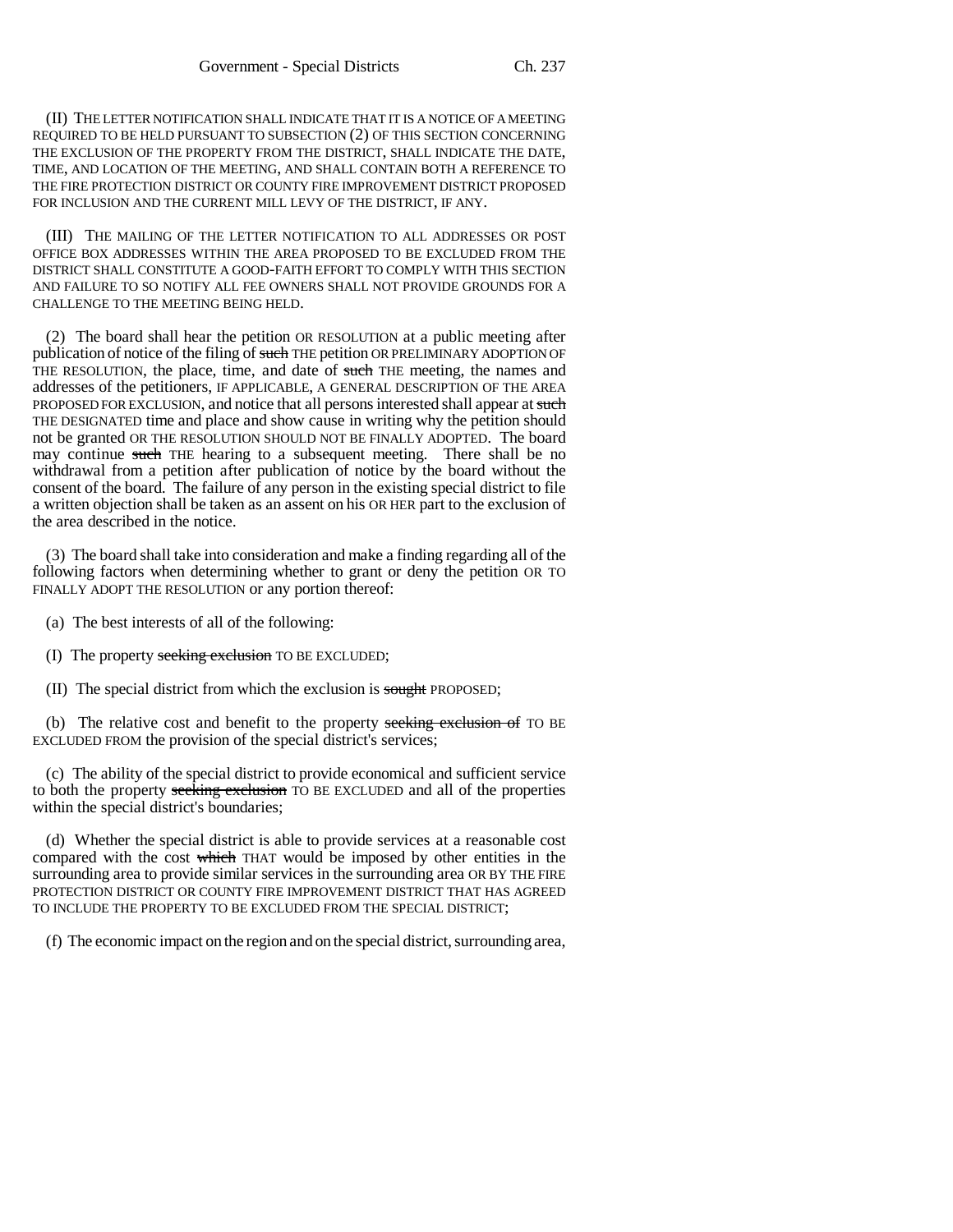## Ch. 237 Government - Special Districts

and state as a whole if the petition is denied OR THE RESOLUTION IS FINALLY ADOPTED;

(4) (a) (I) Except as provided in subparagraph (II) of this paragraph (a) AND if the board, after considering all of the factors set forth in subsection (3) of this section, determines that the property described in the petition OR RESOLUTION or some portion thereof should be excluded from the special district, it shall order that such THE petition be granted OR THAT THE RESOLUTION BE FINALLY ADOPTED, in whole or in part.

(II) (A) If the property to be excluded from the special district will be served by a special district not yet organized, the board shall not order that such THE petition be granted OR THAT THE RESOLUTION BE FINALLY ADOPTED until such THE special district has been organized pursuant to part 3 of this article.

(B) IF THE PROPERTY TO BE EXCLUDED FROM THE SPECIAL DISTRICT WILL BE SERVED BY A FIRE PROTECTION DISTRICT OR COUNTY FIRE IMPROVEMENT DISTRICT AS PROVIDED IN SUBSECTION (1.5) OF THIS SECTION, THE BOARD SHALL NOT ORDER THAT THE PETITION BE GRANTED OR THAT THE RESOLUTION BE FINALLY ADOPTED UNTIL THE FIRE PROTECTION DISTRICT OR COUNTY FIRE IMPROVEMENT DISTRICT HAS ADOPTED A RESOLUTION AGREEING TO INCLUDE THE PROPERTY IN THE DISTRICT IMMEDIATELY AFTER THE EFFECTIVE DATE OF THE EXCLUSION ORDER AND HAS FILED THE RESOLUTION WITH THE COURT.

(C) Notwithstanding any other provision of this article to the contrary, the property to be excluded may be included within the boundaries of such THE proposed special district.

(b) Upon granting such THE petition OR FINALLY ADOPTING THE RESOLUTION, the board shall file a certified copy of the order of the board granting such exclusion EXCLUDING THE PROPERTY FROM THE DISTRICT with the clerk of the court, and, EXCEPT AS PROVIDED IN PARAGRAPH (c) OF THIS SUBSECTION (4), the court shall thereupon order the property to be excluded from the special district AND, IF APPLICABLE, INCLUDED INTO THE FIRE PROTECTION DISTRICT OR COUNTY FIRE IMPROVEMENT DISTRICT THAT HAS PREVIOUSLY AGREED TO INCLUDE THE PROPERTY AS PROVIDED IN SUBSECTION (1.5) OF THIS SECTION.

(c) (I) IF THE PROPERTY TO BE EXCLUDED FROM THE SPECIAL DISTRICT WILL BE SERVED BY A FIRE PROTECTION DISTRICT OR COUNTY FIRE IMPROVEMENT DISTRICT THAT HAS PREVIOUSLY AGREED TO INCLUDE THE PROPERTY AS PROVIDED IN SUBSECTION (1.5) OF THIS SECTION AND THAT HAS A HIGHER MILL LEVY THAN THE SPECIAL DISTRICT AND AFTER THE CERTIFIED COPY OF THE ORDER OF THE BOARD EXCLUDING THE PROPERTY FROM THE DISTRICT IS FILED WITH THE CLERK OF THE COURT, THE COURT SHALL DIRECT THE QUESTION OF EXCLUDING THE AREA FROM THE SPECIAL DISTRICT AND INCLUDING IT IN THE FIRE PROTECTION DISTRICT OR COUNTY FIRE IMPROVEMENT DISTRICT WITH A HIGHER MILL LEVY TO THE ELIGIBLE ELECTORS OF THE AREA SOUGHT TO BE EXCLUDED. THE COURT SHALL ORDER THE SECRETARY TO GIVE PUBLISHED NOTICE, AS PROVIDED IN PART 2 OF ARTICLE 5 OF TITLE 1,C.R.S., OF THE TIME AND PLACE OF THE ELECTION AND OF THE QUESTION TO BE SUBMITTED, TOGETHER WITH A SUMMARY OF ANY CONDITIONS ATTACHED TO THE PROPOSED EXCLUSION. THE ELECTION SHALL BE HELD WITHIN THE AREA SOUGHT TO BE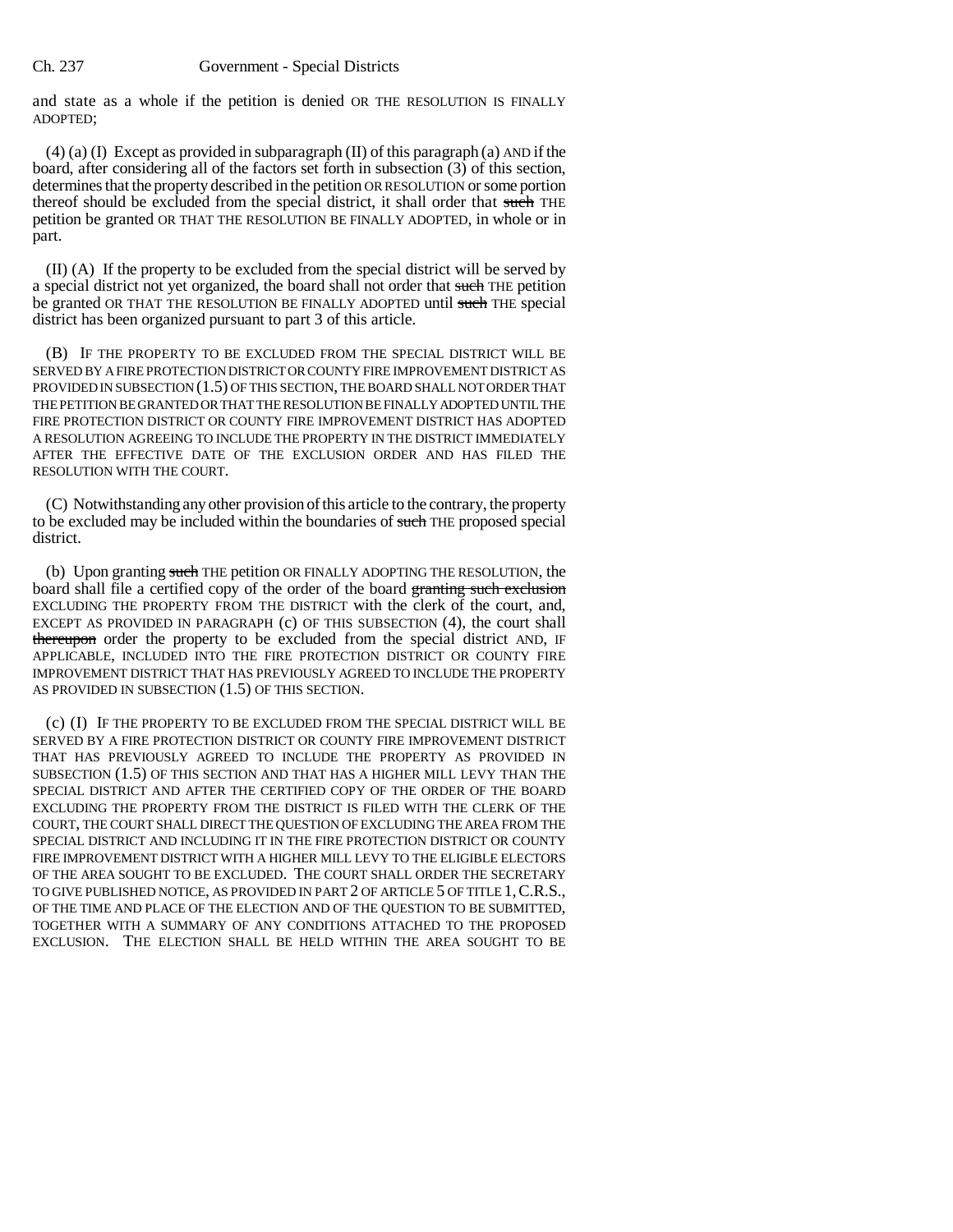EXCLUDED AND SHALL BE HELD AND CONDUCTED, AND THE RESULTS THEREOF DETERMINED, IN THE MANNER PROVIDED IN TITLE 1, C.R.S. THE BALLOT SHALL BE PREPARED BY THE DESIGNATED ELECTION OFFICIAL AND SHALL CONTAIN THE FOLLOWING WORDS:

"SHALL THE FOLLOWING DESCRIBED AREA BE EXCLUDED FROM THE \_\_\_\_\_\_\_\_\_\_\_\_ DISTRICT, WHICH HAS A CURRENT MILL LEVY OF OF THE \_\_\_\_\_\_\_\_\_\_\_\_\_ DISTRICT, WHICH HAS A CURRENT MILL LEVY OF \_\_\_\_\_\_\_\_\_\_\_\_, AND UPON THE FOLLOWING CONDITIONS, IF ANY?

(INSERT GENERAL DESCRIPTION OF AREA)

(INSERT ACCURATE SUMMARY OF CONDITIONS)

| FOR EXCLUSION FROM            | DISTRICT AND INCLUSION |
|-------------------------------|------------------------|
|                               | DISTRICT               |
| <b>AGAINST EXCLUSION FROM</b> | DISTRICT               |

(II) IF A MAJORITY OF THE VOTES CAST AT THE ELECTION PURSUANT TO SUBPARAGRAPH (I) OF THIS PARAGRAPH (c) ARE IN FAVOR OF EXCLUSION TO BECOME A PART OF ANOTHER DISTRICT AND THE COURT DETERMINES THE ELECTION WAS HELD IN ACCORDANCE WITH TITLE 1,C.R.S., THE COURT SHALL ENTER AN ORDER WITH ANY CONDITIONS SO PRESCRIBED EXCLUDING THE AREA FROM THE SPECIAL DISTRICT AND INCLUDING IT IN THE FIRE PROTECTION DISTRICT OR COUNTY FIRE IMPROVEMENT DISTRICT WITH A HIGHER MILL LEVY. THE VALIDITY OF THE EXCLUSION TO BECOME A PART OF ANOTHER DISTRICT MAY NOT BE QUESTIONED DIRECTLY OR INDIRECTLY IN ANY SUIT, ACTION, OR PROCEEDING, EXCEPT AS PROVIDED IN ARTICLE 11 OF TITLE 1, C.R.S.

(d) The order of exclusion ENTERED PURSUANT TO PARAGRAPH (b) OR (c) OF THIS SUBSECTION (4) shall recite in the findings a description of any bonded indebtedness in existence immediately preceding the effective date of the order for which the excluded property is liable and the date that such THE bonded indebtedness is then scheduled to be retired. After July 1, 1993, failure of the order for exclusion to recite the existence and scheduled retirement date of such THE indebtedness, when due to error or omission by the special district, shall not constitute grounds for correction of the omission of a levy on the excluded property from the assessment roll pursuant to section 39-5-125, C.R.S.

(5) (a) If the board, after considering all of the factors set forth in subsection (3) of this section, determines that the property described in the petition OR RESOLUTION should not be excluded from the special district, it shall order that the petition be denied OR THAT THE RESOLUTION BE RESCINDED.

(b)  $(I)$  Any petition which THAT is denied OR RESOLUTION THAT IS FINALLY ADOPTED may be appealed to the board of county commissioners of the county in which the special district's petition for organization was filed for review of the board's decision. Such THE appeal shall be taken no later than thirty days after such denial THE DECISION.

(II) Upon appeal, the board shall consider the factors set forth in subsection (3) of